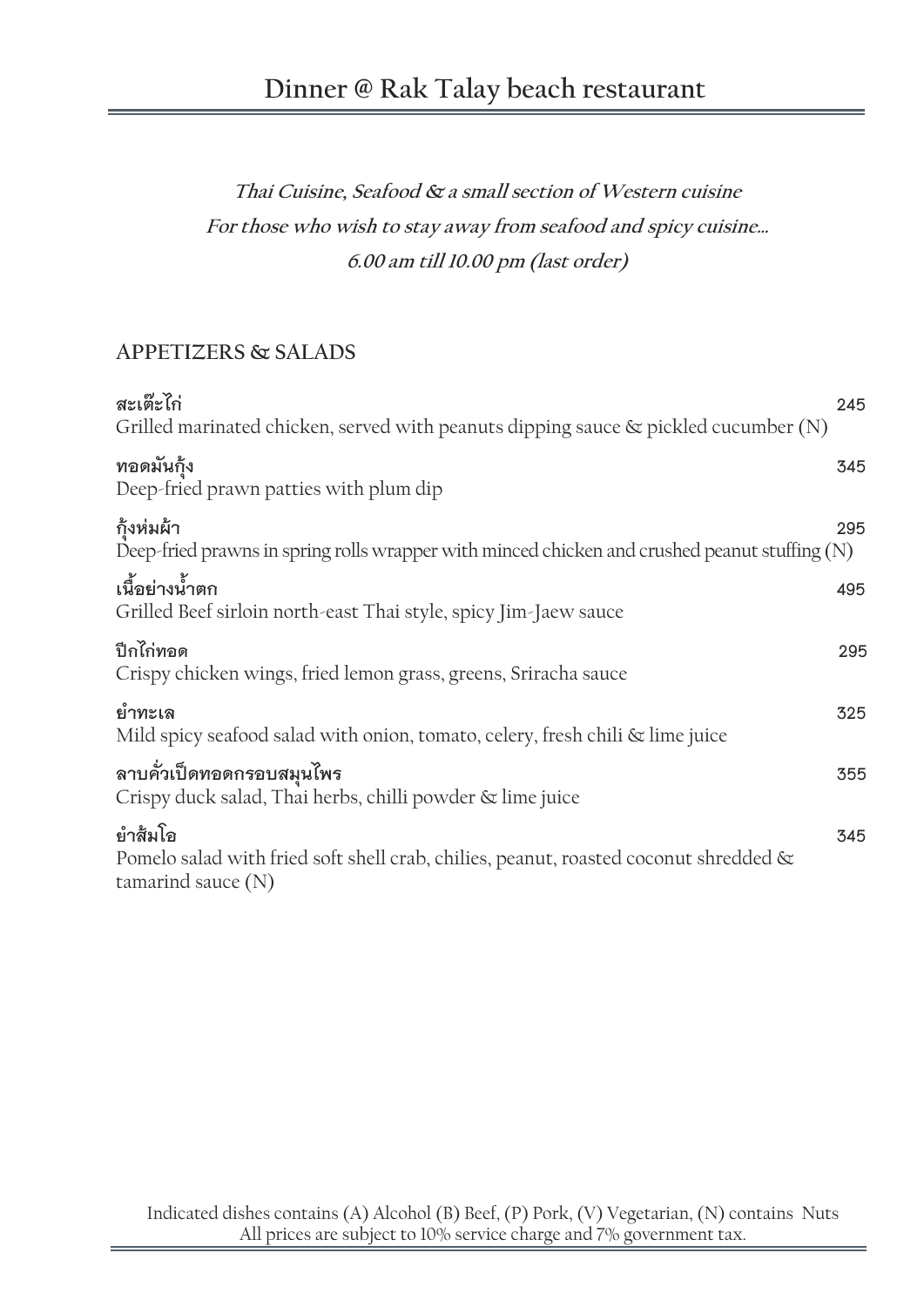# **SOUPS**

| ต้มยำกัง<br>Spicy broth with white prawns, galangal, lemongrass, lime juice & coriander                | 345 |
|--------------------------------------------------------------------------------------------------------|-----|
| ต้มส้มขมิ้นปลากะพง<br>Sour soup with seabass fillets, fresh turmeric, tamarind juice $\&$ Thai herbs   | 325 |
| ต้มข่าไก่<br>Coconut & chicken soup, galangal, lemongrass mushrooms, coriander & lime juice            | 295 |
| โป๊ะแตกทะเล<br>Spicy & sour soup with seafood, dried chili & Thai herbs                                | 325 |
| <b>RICE &amp; NOODLE</b>                                                                               |     |
| ข้าวผัดสับปะรด<br>Fried rice with pineapple, chicken or prawns, egg, cashew nuts $\&$ curry powder (N) | 325 |
| ผัดไทยกุ้งสด<br>Stir fried Thai noodle with prawns, dried shrimps, tofu, bean sprouts & chives         | 355 |

# **CURRIES**

| มัสมั่นเนื้อกับโรตี<br>425<br>Australian beef stewed with massaman curry paste in coconut milk, tamarind juice, dried<br>spices, sweet potatoes, palm sugar, onion $\&$ roasted peanuts (B, N) |
|------------------------------------------------------------------------------------------------------------------------------------------------------------------------------------------------|
| พะแนงไก่<br>375<br>Chicken with red curry paste, coconut milk enhanced with sweet basil $\&$ peanuts (N)                                                                                       |
| แกงเขียวหวานไก่โรตี<br>395<br>Green chicken curry with eggplant, basil & fresh chili served with roti                                                                                          |
| แกงเผ็ดเป็ดย่าง<br>425<br>Red curry with roasted duck, coconut milk, lychee, cherry tomatoes and basil                                                                                         |
| ฉู่ฉี่กั้ง<br>455<br>Deep fried rock lobster topped with creamy curry sauce $\&$ Thai herbs                                                                                                    |
| แกงส้มปลากระพง<br>425<br>Southern style spicy & sour curry broth with seabass & vegetable                                                                                                      |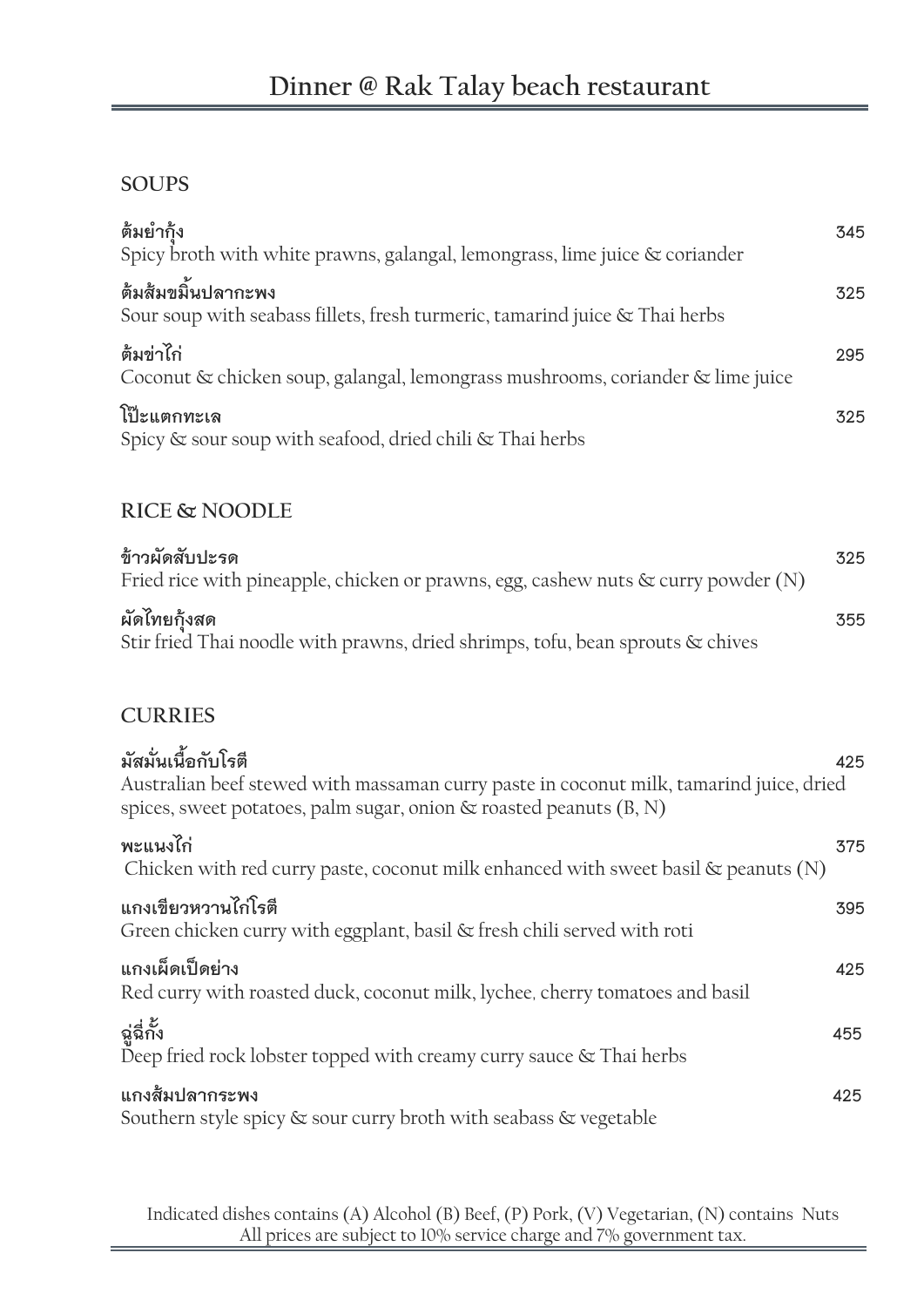# **MAINS**

| ไก่ผัดกระเทียมพริกไทย                                                                            | 375 |
|--------------------------------------------------------------------------------------------------|-----|
| Stir fried chicken in garlic & pepper sauce                                                      |     |
| เนื้อผัดน้ำมันหอย                                                                                | 395 |
| Stir fried beef fillet with straw mushrooms, onion, spring onion, red chili and oyster sauce (B) |     |
| ผัดใบกระเพราหมูหรือไก่                                                                           | 375 |
| Minced pork or chicken stir-fried with chili & hot basil leaves (P)                              |     |
| ปูนิ่มทอดกระเทียม                                                                                | 425 |
| Deep fried soft shell crabs topped with garlic & pepper sauce                                    |     |
| กุ้งมะขาม                                                                                        | 425 |
| Deep fried prawns topped with tamarind sauce & fried shallot                                     |     |
| ไก่ผัดเม็ดมะม่วง                                                                                 | 395 |
| Stir fried chicken with chili jam, onion, spring onion and cashew nuts (N)                       |     |
| ปลากระพงทอดสมุนไพร                                                                               | 495 |
| Deep-fried sea bass fillet topped with crispy Thai herbs and tamarind sauce on the side          |     |
| <b>VEGETABLES</b>                                                                                |     |
|                                                                                                  | 245 |
| ผัดผักเหมียงวุ้นเส้น<br>Stir fried baegu leaves with egg and glass noodle                        |     |
| ผัดผักบุ้ง                                                                                       | 235 |
| Stir fried morning glory with oyster sauce                                                       |     |
| ผัดผักรวมมิตร                                                                                    | 235 |
| Stir fried mixed vegetables                                                                      |     |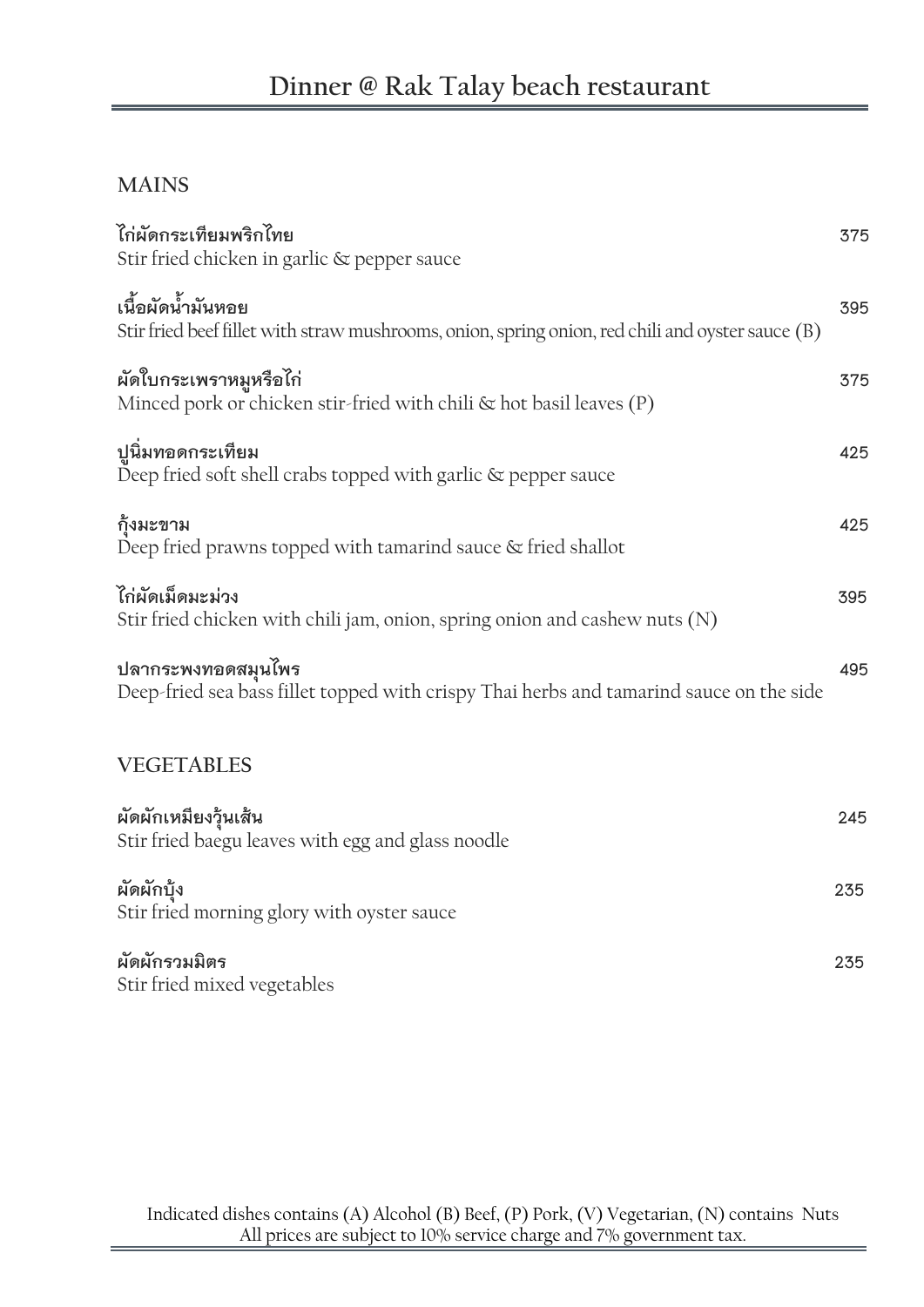# **มังสวิรัติ ~ THAI VEGETARIAN**

# **อาหารว่าง และ สลัด~ APPETIZERS & SALADS**

| ปอเปี้ยะผัก<br>Deep fried vegetables spring roll                                        | 195 |
|-----------------------------------------------------------------------------------------|-----|
| สะเต๊ะผัก<br>Marinated vegetable and tofu with cucumber and peanut dip (N)              | 195 |
| เต้าหู้ทอด<br>Deep fried tofu with sweet chili sauce and ground peanut                  | 195 |
| ยำเห็ดรวม<br>Mixed mushroom salad with onion, tomato, Thai celery, chili and lime juice | 235 |
| ซุป ~ SOUPS                                                                             |     |
| ต้มยำผัก<br>Vegetable broth, with mushrooms, galangal, lemongrass, lime juice & chili   | 215 |
| ต้มข่าผัก<br>Vegetables, galangal, mushrooms, herbs in coconut milk                     | 215 |
| อาหารจานหลัก $\sim$ MAINS                                                               |     |
| ผัดผักรวมเต้าหู้<br>Stir fried mixed vegetables with tofu and soya sauce                | 235 |
| ผัดกระเพราเต้าหู้<br>Stir-fried tofu, mushrooms, chili and hot basil leaves             | 235 |
| ผัดมะเขือม่วง<br>Stir fried eggplant with mushroom sauce, fresh chili and basil leaves  | 235 |
| แกงเขียวหวานผัก<br>Green curry with tofu and vegetables                                 | 235 |
| แกงเผ็ดผัก<br>Red curry with tofu and vegetables                                        | 235 |
| ข้าวผัดผัก                                                                              | 235 |
| Fried rice with vegetables, & egg                                                       |     |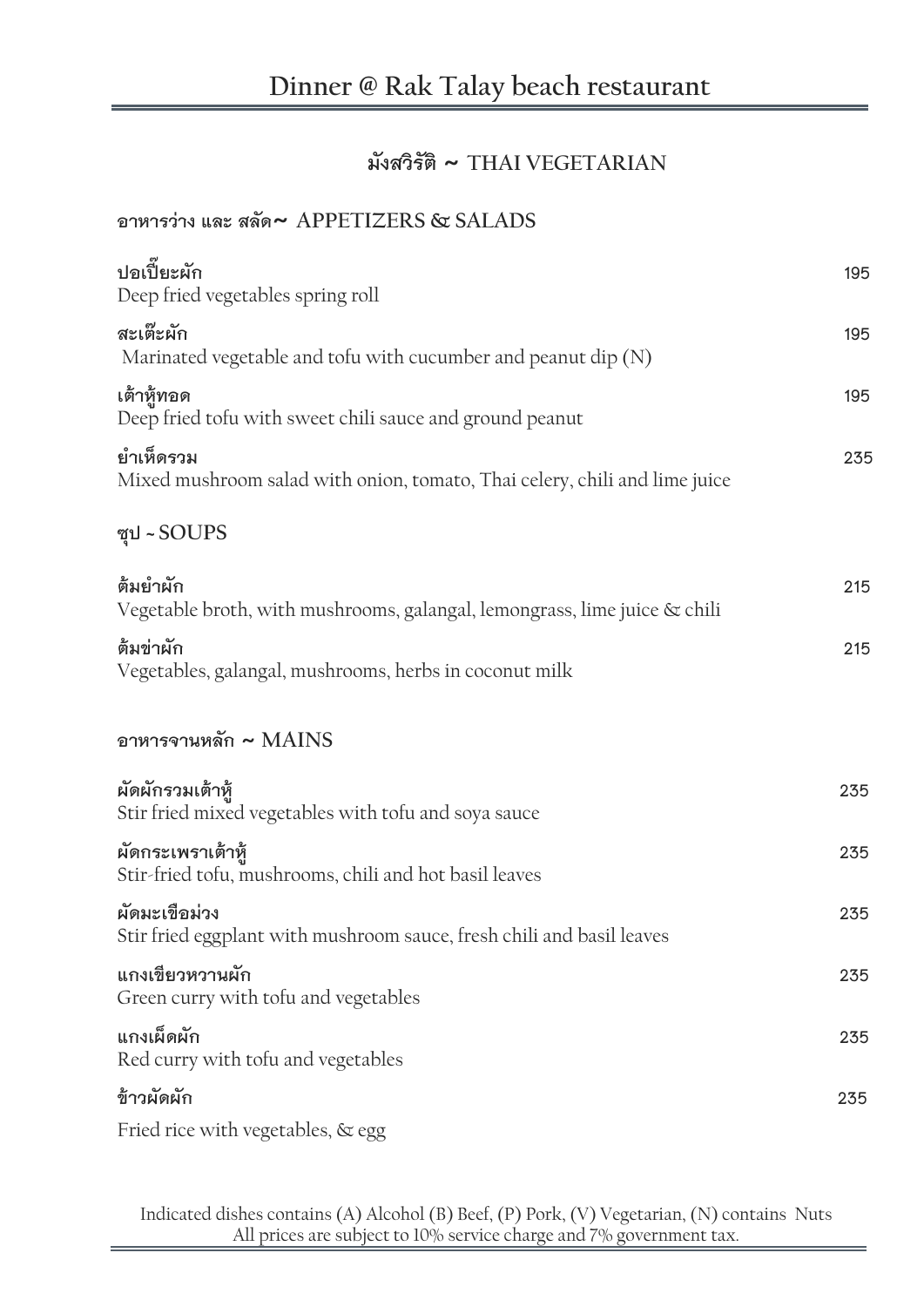#### **SEAFOOD**

**According to the Fisherman's daily delivery…**

**BBQ SETS...**

**For Two to share...served with a small salad on the side** 

**SURF ONLY (Set 1): Fish fillets / Prawns / Squid Rings 1895 SURF ONLY (Set 2):** Fish fillets /Prawns /Squid Rings/Soft Shell Crab 2395 **SURF & TURF:** Lamb Kebab /Beef Kebab /Fish fillets /Prawns/ Squid /Soft Shell 2495

#### **SEAFOOD MAIN**

| WHITE PRAWNS –กุ้งทะเลย่าง<br>Thai style - BBQ with spicy dipping sauce                                                   | 595 |
|---------------------------------------------------------------------------------------------------------------------------|-----|
| $\operatorname{WHITE} \operatorname{PRAWNS} -$ กุ้งผัดพริกเกลือ<br>Thai style - fried with garlic and chili               | 555 |
| $\rm \,SQUID-$ หมึกนึ่งมะนาว<br>Thai style – steamed with chili lime sauce                                                | 495 |
| $SQUID - w$ มึกย่าง<br>Thai style – BBQ with spicy dipping sauce                                                          | 495 |
| WHOLE SEABASS – ปลากะพงนึ่งมะนาว<br>Thai style – steamed sea bass with garlic, chili and lime sauce                       | 695 |
| $WHOLE$ $GROUPER - 1$ สาเก๋าทอดสามรส<br>Thai style - deep fried whole grouper topped with homemade chili sauce            | 695 |
| WHOLE GROUPER–ปลาเก๋านึ่งซีอิ๋ว<br>Thai style – steamed with ginger and light soy sauce                                   | 695 |
| WHOLE SEABASS–ปลากะพงทอดน้ำปลา<br>Thai style - deep-fried whole sea bass with Thai fish sauce and spicy green mango salad | 695 |
| WHOLE SEABASS-ปลากะพงทอดซอสมะขาม<br>Thai style - deep fried with tamarind sauce                                           | 695 |
| WHOLE SEABASS-ปลากะพงย่าง<br>Thai style $-$ BBQ with spicy dipping sauce                                                  | 695 |
| $\mathop{\rm WHOL}\nolimits$ E SEABASS—ปลากะพงอบสมุนไพรและเนยมะนาว<br>Oven roasted with herbs & lemon butter              | 695 |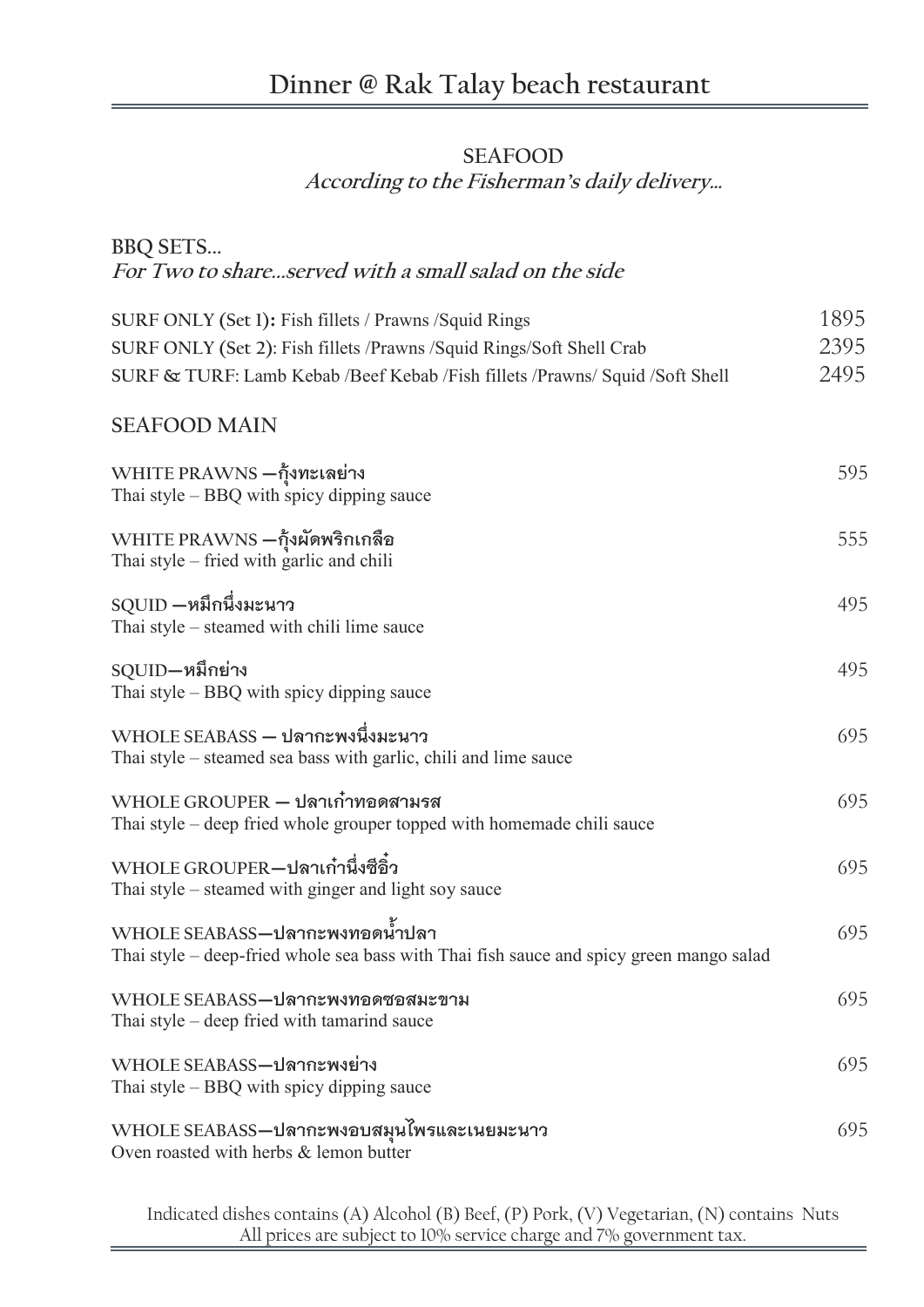# **EXOTIC THAI SET**

## **STARTERS**

**ต้าข้าวโพดออแกนิคไข่เค็ม**

Organic corn, salted egg, tomato, green beans, garlic, peanuts, fresh chili & lime juice

## **สะเต๊ะไก่และขนมปังปิ้ง**

Grilled marinated chicken satay, served with peanut sauce & sliced toasted bread

#### **SOUP**

**ต้มข่าไก่ใส่ผักเหลียง** Coconut soup, with chicken breast, melinjo leaves, Thai herbs, & lime juice

## **MAINS**

**น้้าพริกหย้ากะปิ กุ้งทะเลย่าง ผักเหนาะ** Spicy shrimps paste dip, grilled white prawns and vegetables

## **แกงคั่วกุ้งสับปะรดภูเก็ต**

Phuket pineapple curry with prawns, kaffir lime leaves, red chili & sweet basil

**หมูฮ้อง** Braised pork belly, Phuket style

# **ปลากระพงทอดขมิ้นและสมุนไพร**

Deep fried sea bass fillet, topped with crispy Thai herbs and tamarind sauce on the side

**ผัดผักบุ้ง** Stir fried morning glory with oyster sauce

# **DESSERT**

#### **ข้าวเหนียวมะม่วง**

Sticky rice with mango & coconut cream

# **1499 per set (Suitable for 2-3 persons)**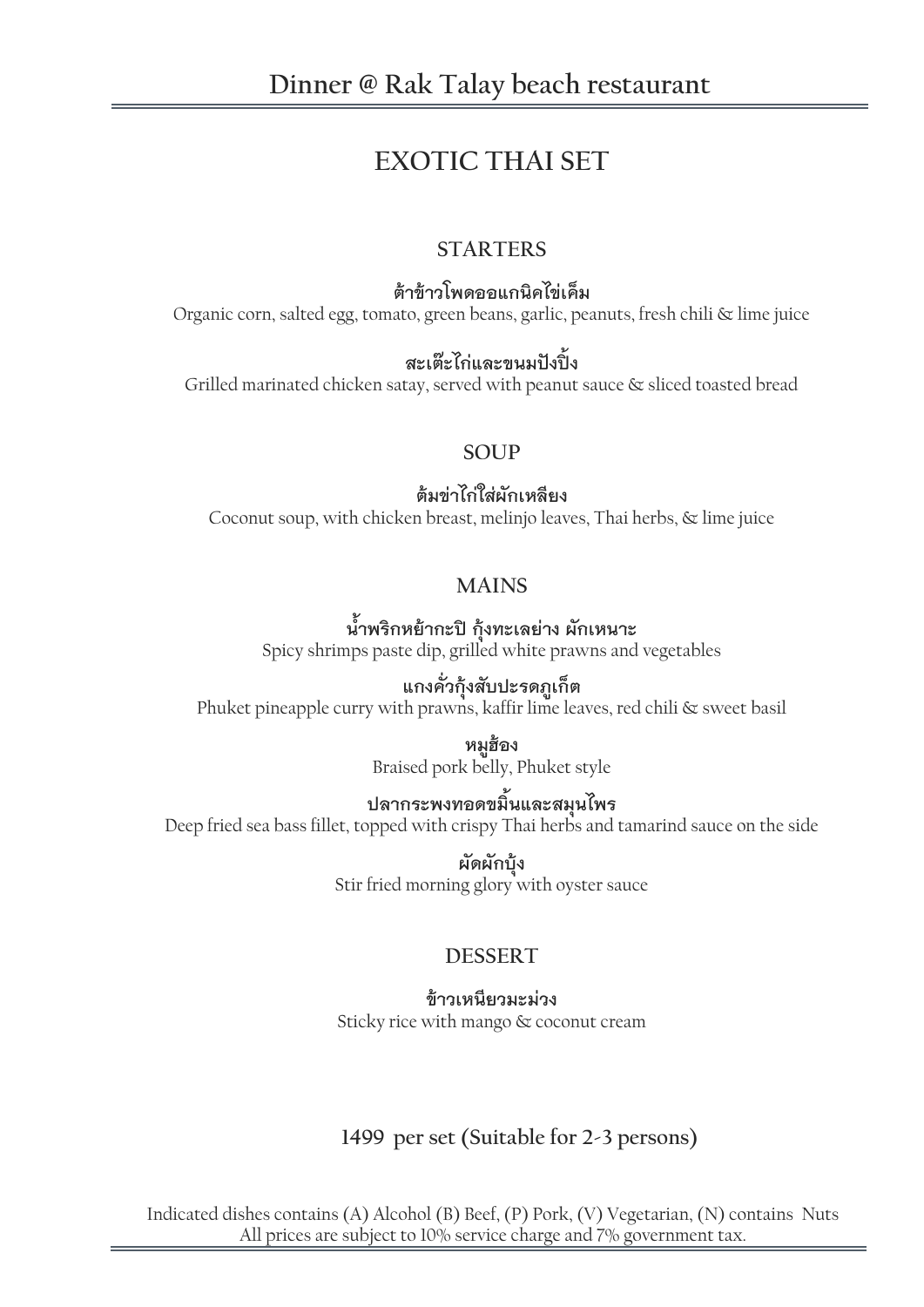# **ANDAMAN SEAFOOD SET**

#### **STARTERS**

**แสร้งว่าปูนิ่ม** Deep fried soft shell crab salad with chili, Thai herbs, shallots & lime juice

# **กุ้งห่มสไปไส้ถั่วโบราณ**

Deep-fried prawns in spring rolls wrapper with minced chicken and crushed peanut stuffing

#### **SOUP**

**ต้มย้าทะเล** Spicy soup with Andaman seafood, mushroom, chili paste, Thai herbs, lime juice, & fresh chili

#### **MAINS**

# **น้้าพริกหย้ากะปิ กุ้งทะเลย่าง ผักเหนาะ**

Spicy shrimps paste dip, grilled white prawns and vegetable

**กุ้งมะขาม** Deep fried prawns topped with tamarind sauce & fried shallots

#### **ฉู่ฉี่กั้ง** Deep fried rock lobster topped with creamy curry sauce & Thai herb

## **ปลากะพงนึ่งมะนาว**

Steamed sea bass fillet with garlic, chili and lime sauce

**ผัดผักเหลียงกุ้งเสียบ** Stir fried Melinjo leaves with egg and crispy shrimps

# **DESSERT**

#### **ทับทิมกรอบไอศกรีมกะทิ**

Water chestnuts in tapioca dough & syrup with coconut ice cream

## **1899 per set (Suitable for 2-3 persons)**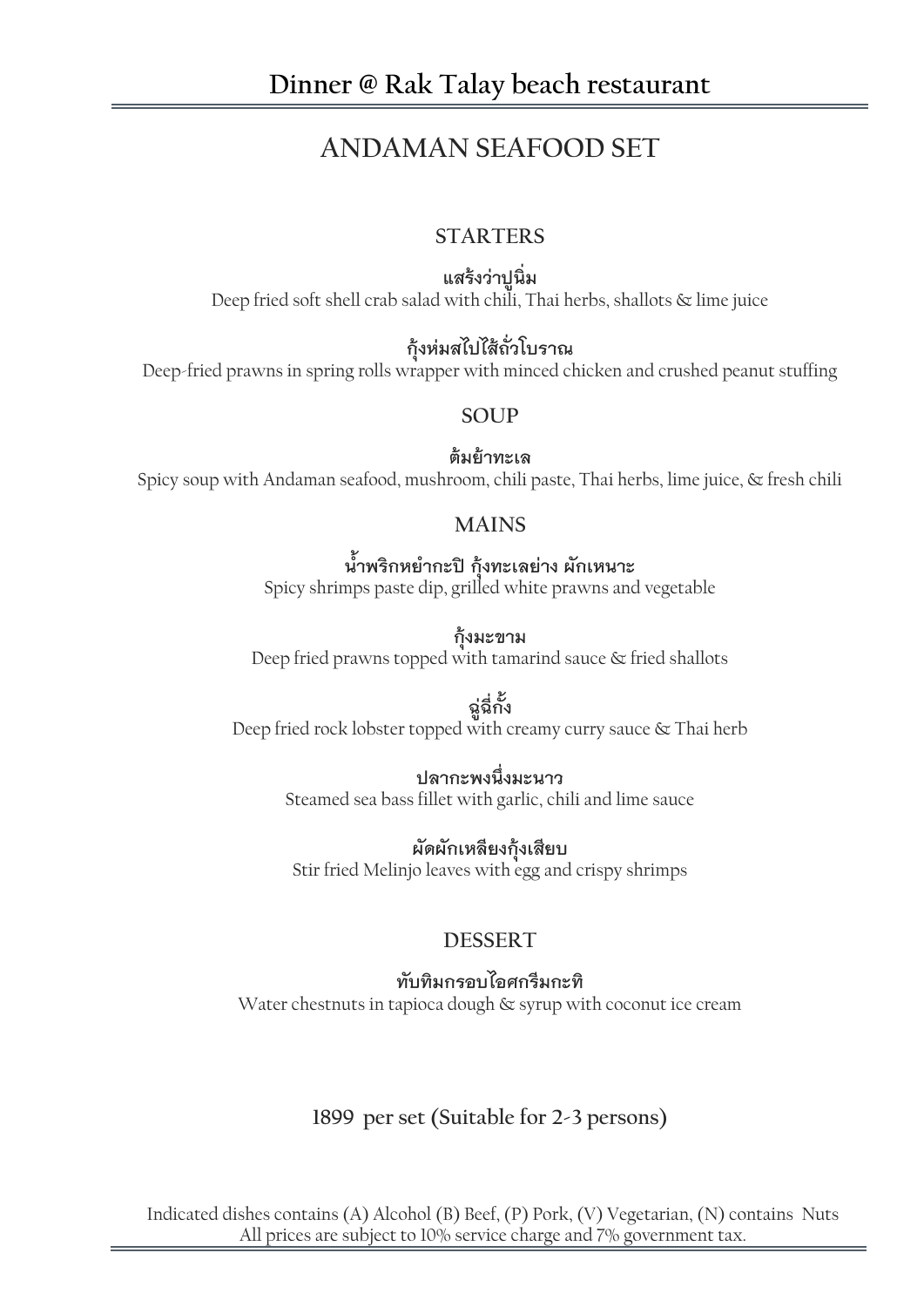# **Western Cuisine Options**

| Chilled gazpacho soup (V)                                                                | 215 |
|------------------------------------------------------------------------------------------|-----|
| Cream of pumpkin soup                                                                    | 295 |
| Healthy salad                                                                            | 345 |
| mixed leaves, orange supreme, pomelo flakes, avocado $\&$ walnuts $(N, V)$               |     |
| Caesar salad                                                                             | 425 |
| Organic cos lettuce with grilled prawns, parmesan cheese, bacon, anchovies, croutons (P) |     |
| Calamari                                                                                 | 325 |
| bread crumbed rings, tartar sauce                                                        |     |
| Spaghetti: aglio e olio                                                                  | 495 |
| roasted chilies, $\&$ pan-fried prawns (A)                                               |     |
| Linguine with clams                                                                      | 395 |
| white wine, tomato $\&$ basil (A)                                                        |     |
| Penne: Primavera                                                                         | 325 |
| with vegetables $(V)$                                                                    |     |
| <b>Pan Fried Seabass</b>                                                                 | 525 |
| vegetable, potato & lemon butter herb sauce                                              |     |
| Kebabs: Beef                                                                             | 495 |
| with potato & BBQ sauce                                                                  |     |
| Kebabs: Lamb                                                                             | 495 |
| with potato & BBQ sauce                                                                  |     |